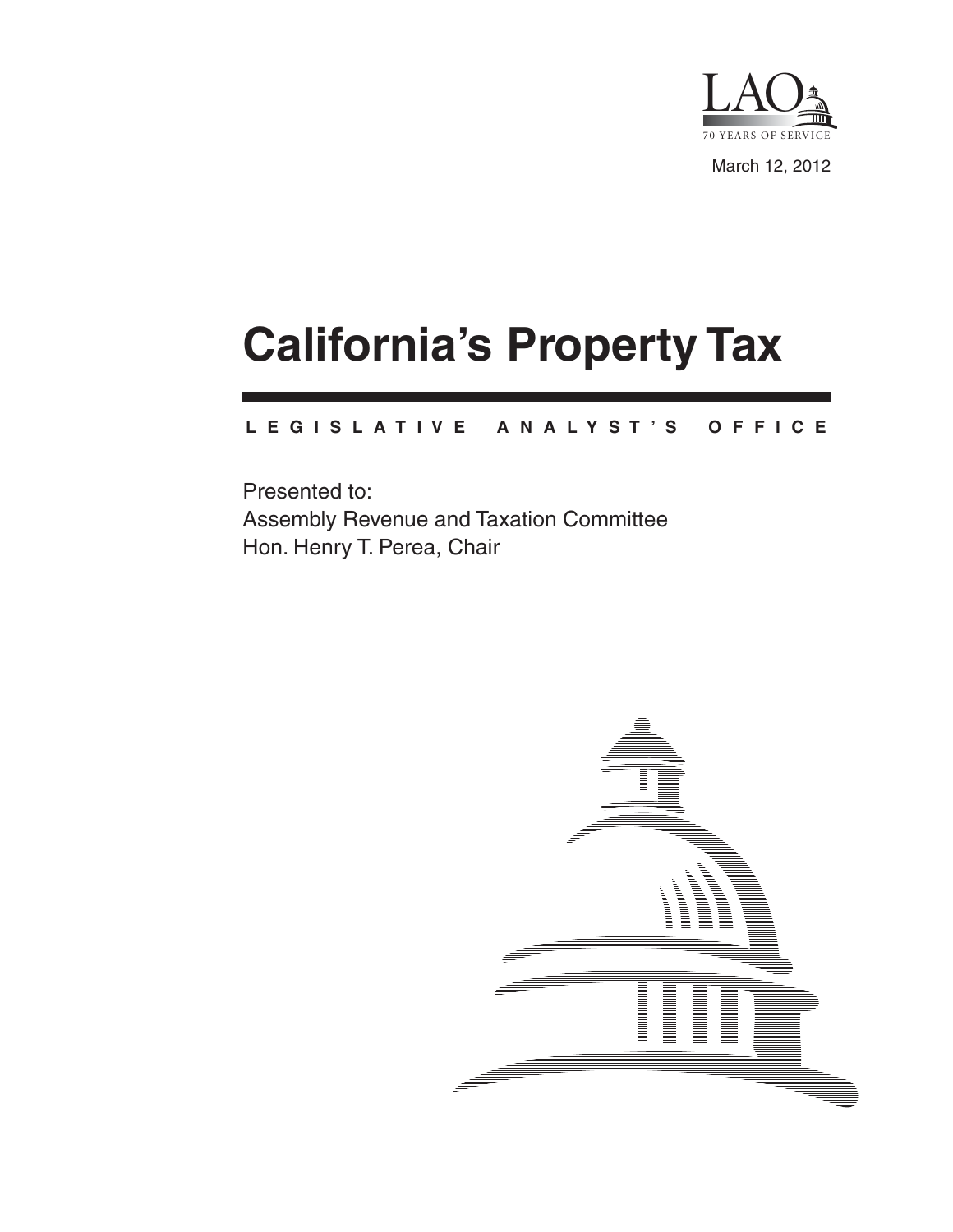

## **Overview of the Property Tax**

- **Annual 1 Percent Tax.** The property tax is levied on the assessed value of real property (land and buildings) as well as personal property (boats, aircraft, equipment, and machinery). With voter approval, local governments may levy additional property taxes to repay locally issued debt for infrastructure.
- 
- *Real Property Is Assessed at Acquisition Value.* Most properties are reassessed to market value when (1) a change-inownership occurs or (2) new construction takes place. Only the improved portion of the property is reassessed to market value following new construction.
- 
- *Assessed Value Increases by Up to 2 Percent Annually.*  Assessed value increases each year by the lower of inflation or 2 percent. Inflation has averaged 4.1 percent each year since 1978.
- 
- *Personal Property Is Assessed at Market Value.* **Personal** property (primarily equipment, machinery, boats, and aircraft) is assessed each year at market value, adjusted for depreciation.
- 
- **Many Properties Are Exempt.** Most real property owned by schools, religious organizations, charities, hospitals, and governments is exempt from the property tax.



 *Proposition 8 (1978) Provides Temporary Tax Relief.* When market values fall below assessed values, assessors adjust property values downward. The property's assessed value then changes each year according to its market value. When a property's market value becomes greater than its acquisition value (adjusted by the Proposition 13 inflation factor), the property is governed again by Proposition 13.



**Property Tax Payments Are Deductible From Other Taxes**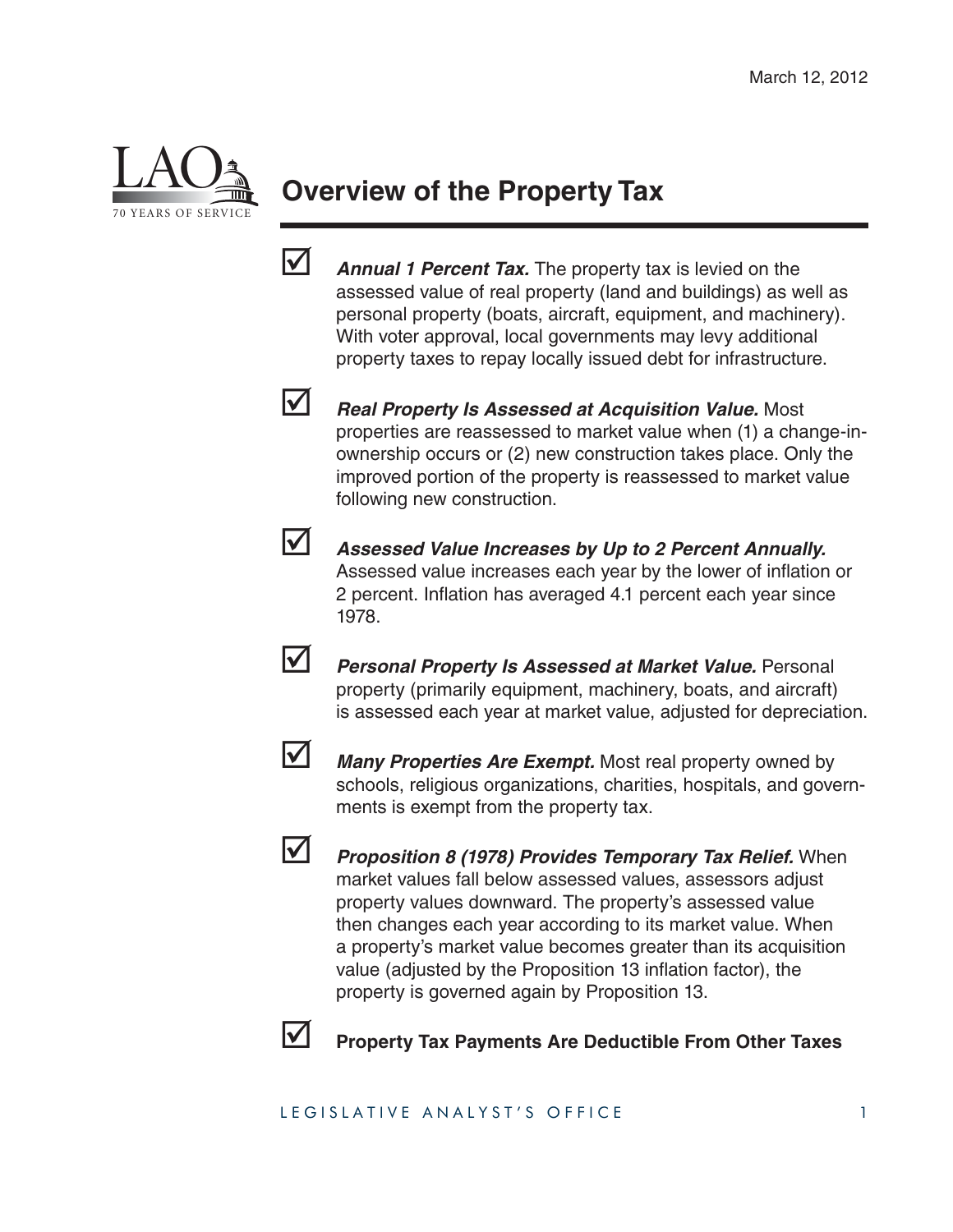

### **Property Tax Revenue**





#### **1** The Property Tax Raises Significant Revenue for Local

*Governments.* Property taxes are collected at the county level and distributed to local governments—cities, counties, schools, special districts, and until recently, redevelopment agencies. Tax revenue generated from property within a county does not leave that county. County property taxes allocated to schools generally offset state General Fund spending for K-14 programs.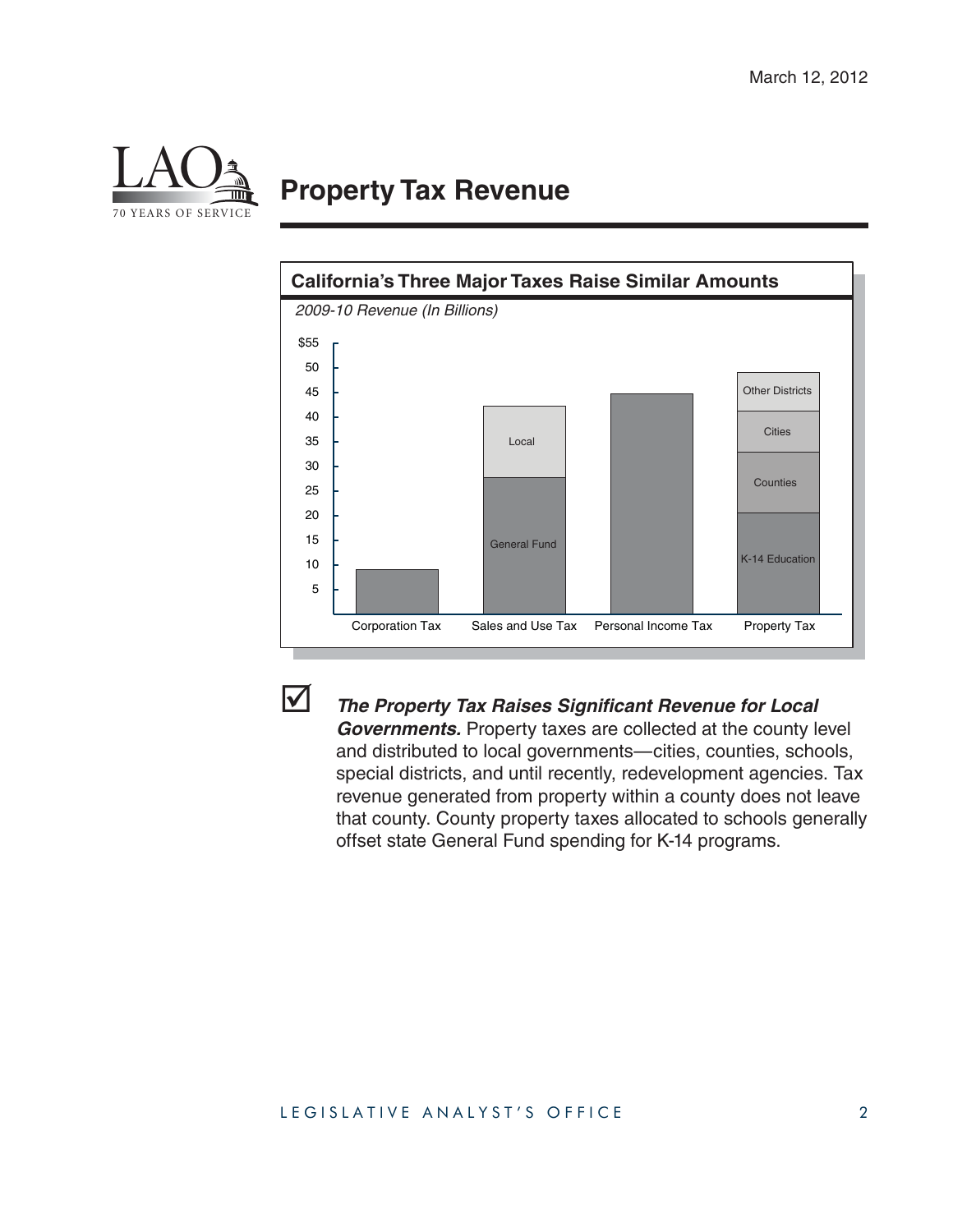

## **Revenue Stability**





 *Acquisition Value Taxation Contributes to Revenue Stability.*  Property tax revenues fluctuate less from year to year than other major revenue sources. Because only a fraction of properties change ownership each year, only a small number of properties are reset to market value each year. The assessed value of other properties increase by up to 2 percent. During real estate slumps (and booms), these two provisions tend to dampen the shortterm impact of changes in the real estate market.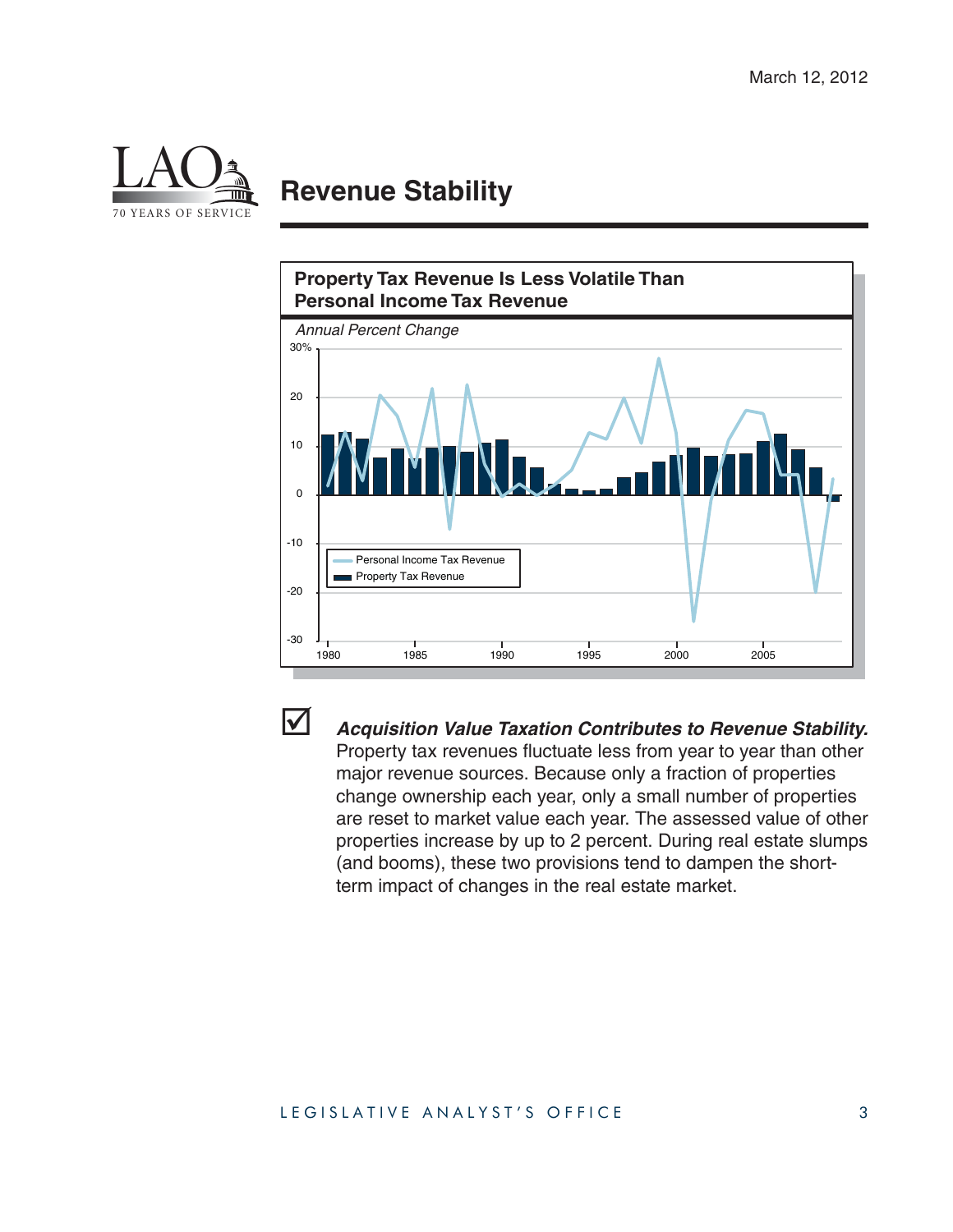

## **The Property Tax and the Recent Recession**





#### *Despite Recession, Property Tax Revenues Remained*  **Stable.** Property tax revenues increased throughout the recession

while other major revenue sources declined significantly.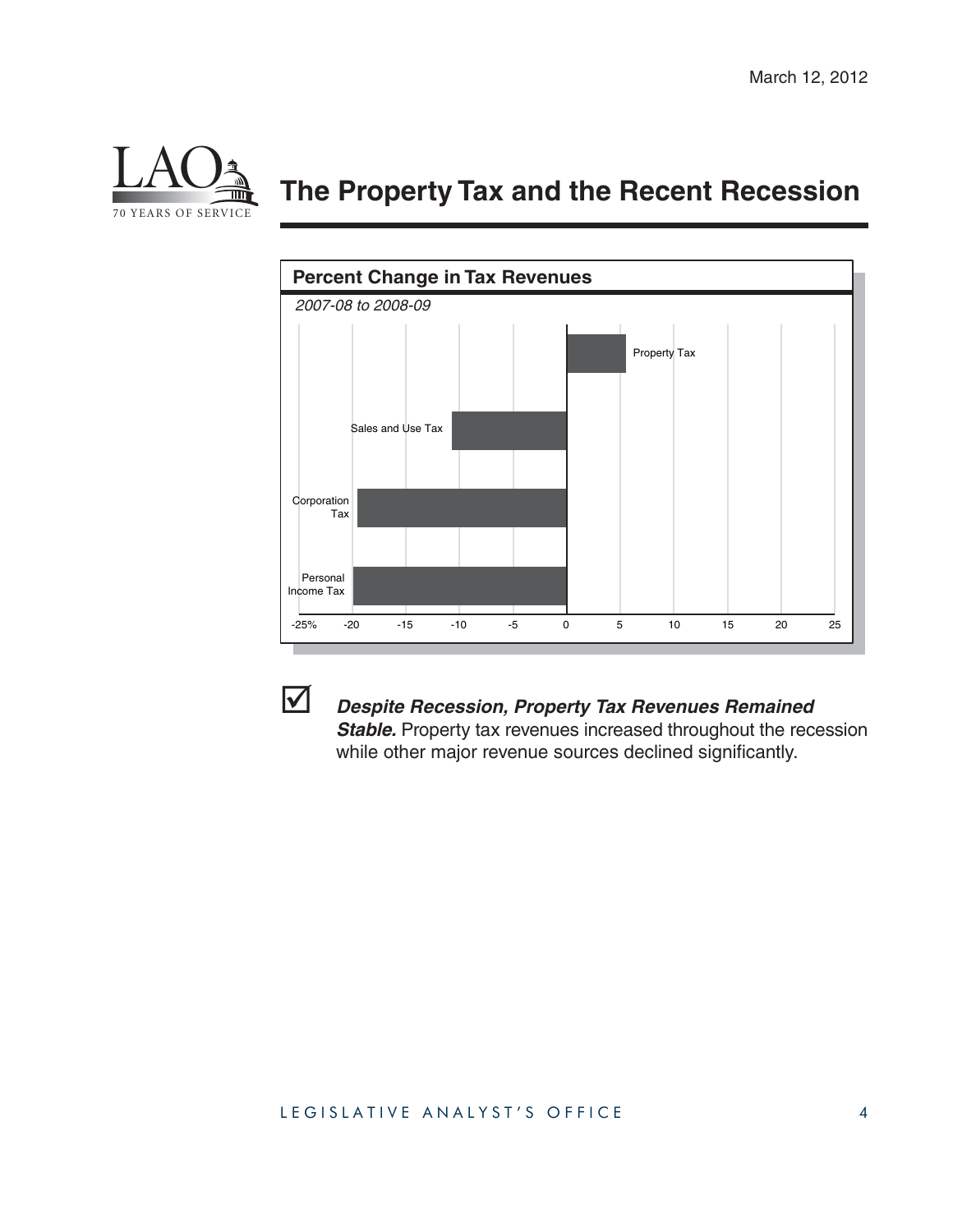

## **Assessed Value of Various Property Types**

#### *(2010-11)*

| <b>Property Type</b>                                                               | <b>Assessed</b><br>Value<br>(In Billions) | <b>Percent</b><br>of Total |
|------------------------------------------------------------------------------------|-------------------------------------------|----------------------------|
| Single-Family Homes<br>Multi-Family and Other Residential<br>Commercial/Industrial | \$2,209<br>770<br>891                     | 53%<br>19<br>22            |
| Agricultural and Other Non-Residential<br>Total                                    | 272<br>\$4.141                            |                            |



#### **The Total Assessed Value of "Business Property" Depends on How We Define Non-Owner-Occupied Residential Property**

#### *Not All Single-Family Homes Are Owner-Occupied.*

Approximately 24 percent of single-family homes in California are rental properties or non-primary residences (second homes).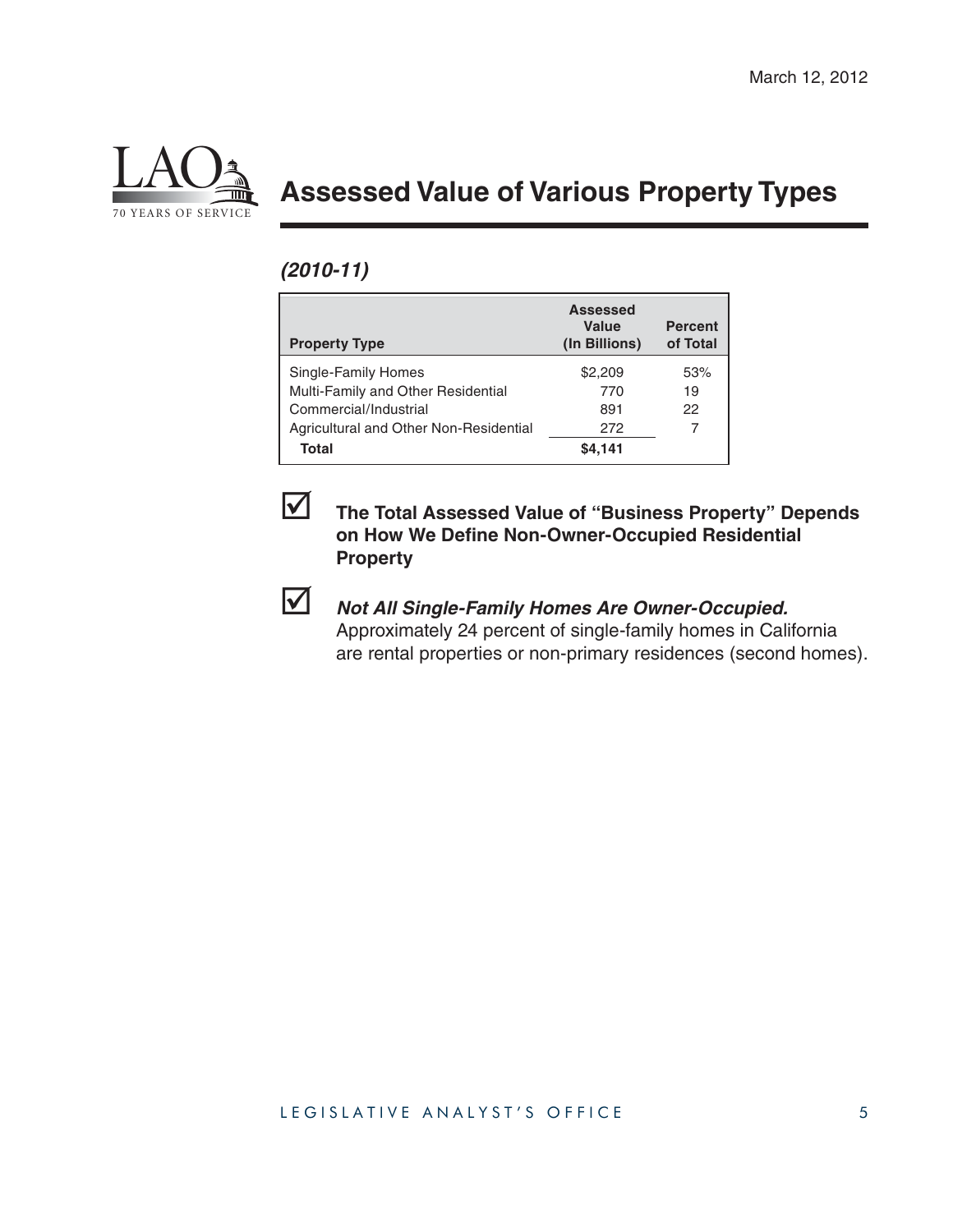

## **Change-in-Ownership**



#### *Total Assessed Valuation Changes Each Year Based on a Number of Factors, Including:*

- **Change-in-ownership**
- New construction
- **Proposition 13 inflation adjustments**
- Proposition 8 decline-in-value adjustments